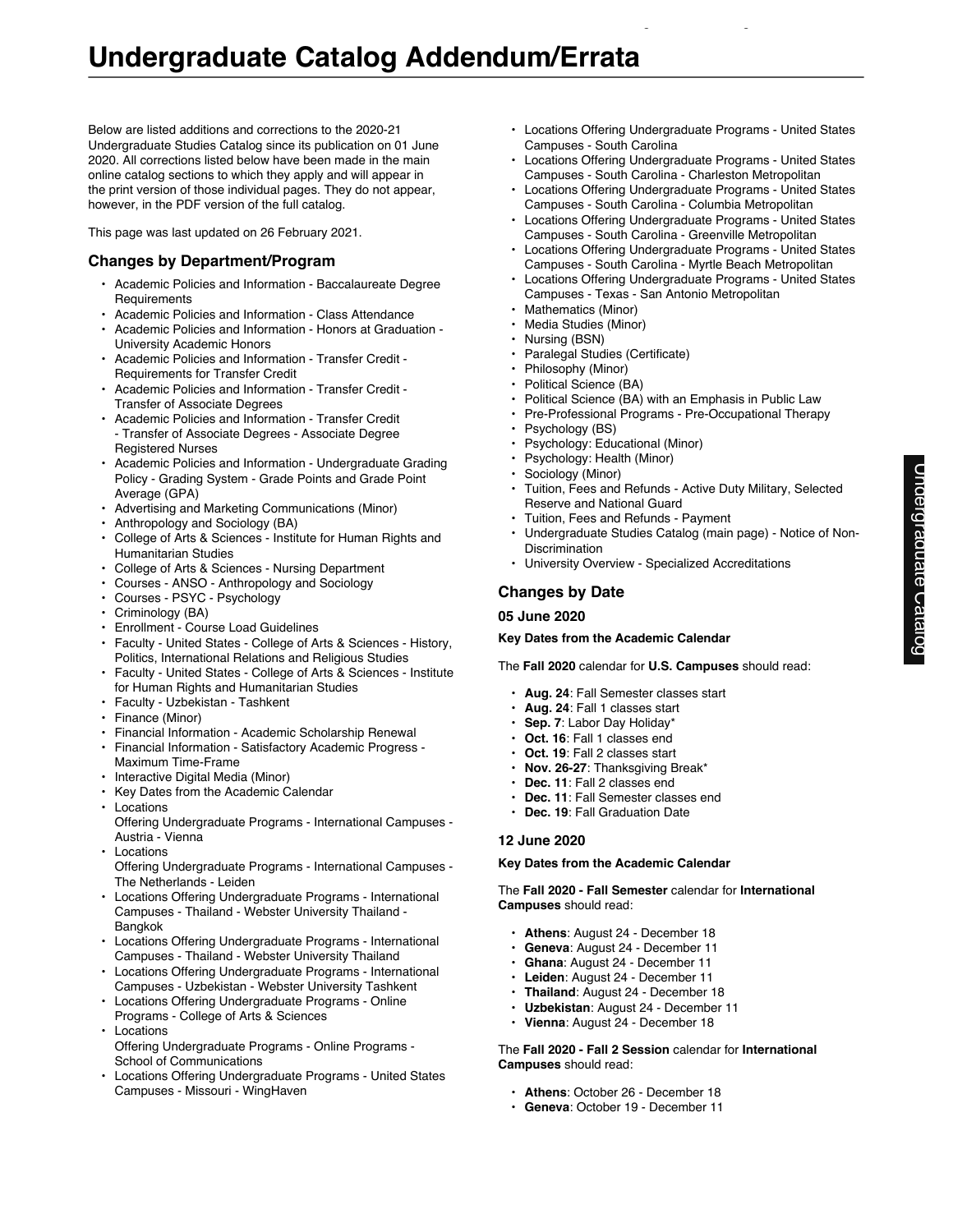- **Ghana**: October 19 December 11
- **Leiden**: October 19 December 11
- **Thailand**: October 26 December 18
- **Uzbekistan**: October 19 December 11

Undergraduate Catalog Addendum/Errata

• **Vienna**: October 26 - December 18

#### **Political Science (BA)**

The **Curriculum - Distribution Requirements - U.S. Politics** courses for the **Political Science (BA)** should read:

#### **U.S. Politics**

## **3 hours from the following:**

- POLT 2050 Contemporary American Politics (3 hours)
- POLT 2060 Politics and Gender (3 hours)
- POLT 2070 Politics of Race and Ethnicity (3 hours)
- POLT 3310 Conduct of Foreign Policy (3 hours)
- POLT 3320 American National Institutions (3 hours)
- POLT 4300 Advanced Studies in American Politics (3-4 hours)

#### **Political Science (BA) with an Emphasis in Public Law**

The **Curriculum - Distribution Requirements - U.S. Politics** courses for the **Political Science (BA) with an Emphasis in Public Law** should read:

#### **U.S. Politics**

## **3 hours from the following:**

- POLT 2050 Contemporary American Politics (3 hours)
- POLT 2060 Politics and Gender (3 hours)
- POLT 2070 Politics of Race and Ethnicity (3 hours)
- POLT 3310 Conduct of Foreign Policy (3 hours)
- POLT 3320 American National Institutions (3 hours)
- POLT 4300 Advanced Studies in American Politics (3-4 hours)

## **19 June 2020**

#### **College of Arts & Sciences - Institute for Human Rights and Humanitarian Studies**

The list of **Fellows** should read:

- **Pinar Alakoc**, History, Politics, International Relations and Religious Studies
- **Bill Barrett**, Electronic and Photographic Media
- **Elsa Fan**, Global Languages, Cultures and Societies
- **Oresté Foppiani**, International Relations (Geneva)
- **Dana Hill**, International Human Rights
- **Michael Hulsizer**, Psychology
- **Danielle MacCartney**, Law, Crime and Social Justice
- **Andrea Miller**, Global Languages, Cultures and Societies
- **Paul Moriarty**, Philosophy
- **Chris Parr**, History, Politics, International Relations and Religious Studies
- **Kate Parsons**, Philosophy
- **Kelly-Kate Pease**, History, Politics, International Relations and Religious Studies
- **Robin Ramcharan**, International Relations (Thailand)
- **Warren Rosenblum**, History, Politics, International Relations and Religious Studies
- **Sheetal Shah**, Behavior/Social Science (Leiden)
- **Deborah Stiles**, Educational Psychology
- **Dongling Zhang**, Global Languages, Cultures and Societies

## **Faculty - United States - College of Arts & Sciences - History, Politics, International Relations and Religious Studies**

The faculty record for **Lindsey N. Kingston** under **Departmental Faculty** should read:

• **Lindsey N. Kingston,** director of human rights, associate professor; BS, Boston University, 2002; MA, American University, 2006; MA, Syracuse University, 2009; PhD, Syracuse University, 2010

## **Faculty - United States - College of Arts & Sciences - Institute for Human Rights and Humanitarian Studies**

## The faculty list for the **Institute for Human Rights and Humanitarian Studies** should read:

• **Lindsey N. Kingston,** director of human rights, associate professor; BS, Boston University, 2002; MA, American University, 2006; MA, Syracuse University, 2009; PhD, Syracuse University, 2010

## **03 July 2020**

#### **Locations Offering Undergraduate Programs - International Campuses - Uzbekistan - Webster University Tashkent**

The list of programs offered at the **Webster University Tashkent, Uzbekistan** campus should read:

- Business Administration (BS)
- Economics (BA)
- International Relations (BA)
- Media Studies (BA)

## **Locations Offering Undergraduate Programs - United States Campuses - South Carolina**

The opening statement for **South Carolina** should read:

Webster University provides undergraduate level students at its four locations in the State of South Carolina. All locations have dedicated classrooms, computer labs, student learning spaces and administrative offices. The locations are overseen by directors who can provide detailed campus information at the local level. Webster University does not provide student housing in the State of South Carolina, nor does it find or assist a student in finding housing.

#### **Locations Offering Undergraduate Programs - United States Campuses - South Carolina - Charleston Metropolitan**

The list of programs offered at the **Charleston Metropolitan, South Carolina** campus should read:

*(degree completion only)*

- Business Administration (BS)
- Management (BA)
- Psychology (BA)

#### **Locations Offering Undergraduate Programs - United States Campuses - South Carolina - Columbia Metropolitan**

The list of programs offered at the **Columbia Metropolitan, South Carolina** campus should read:

*(degree completion only)*

• Business Administration (BS)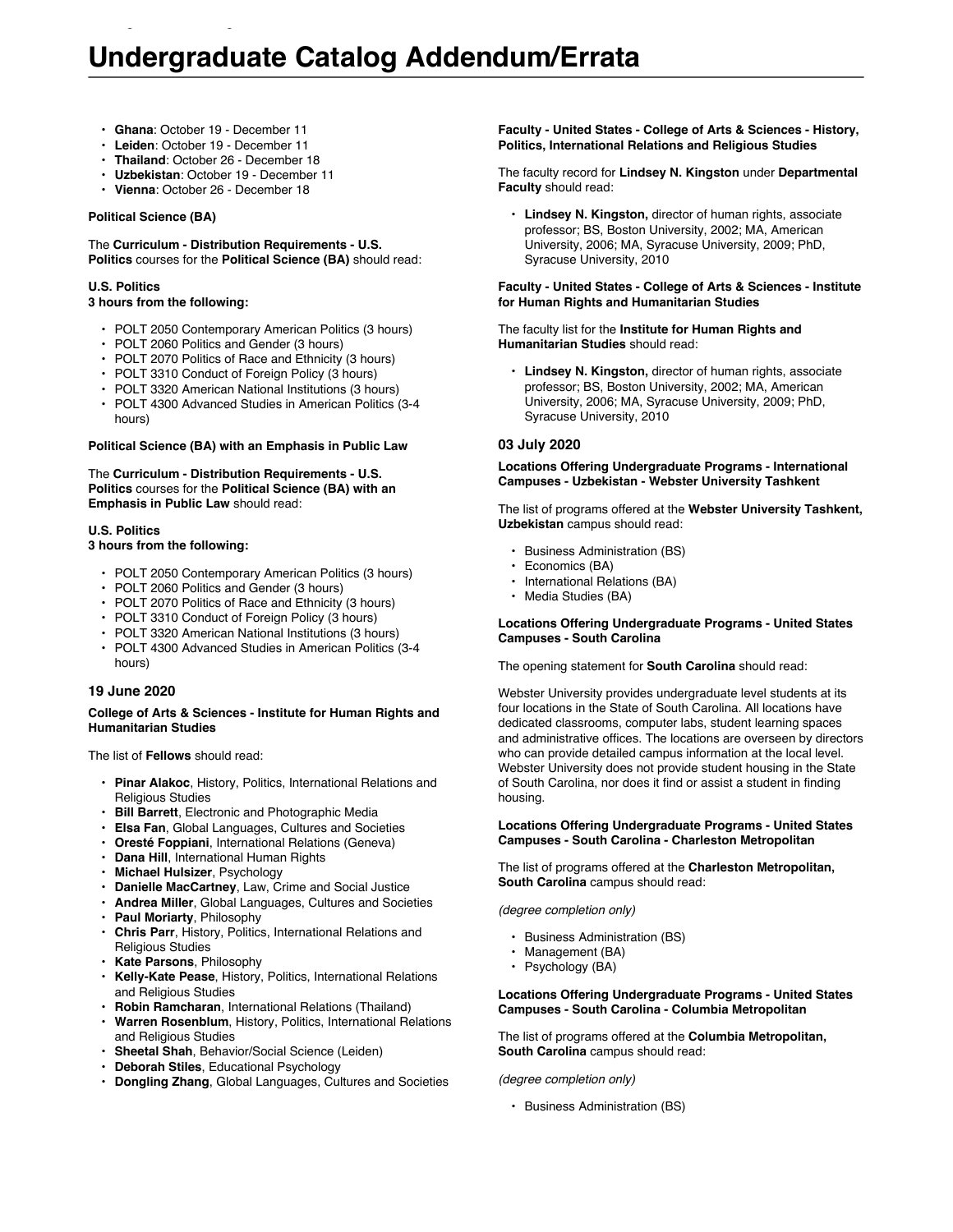- Management (BA)
- Psychology (BA)

#### **Locations Offering Undergraduate Programs - United States Campuses - South Carolina - Greenville Metropolitan**

The list of programs offered at the **Greenville Metropolitan, South Carolina** campus should read:

*(degree completion only)*

- Business Administration (BS)
- Management (BA)
- Psychology (BA)

#### **Locations Offering Undergraduate Programs - United States Campuses - South Carolina - Myrtle Beach Metropolitan**

**Myrtle Beach Metropolitan** has been added as a United States campus location. Campus information is as follows:

## **Myrtle Beach Metropolitan**

4589 Oleander Drive Myrtle Beach, SC 29577-5706 Ph: (843) 497-3677 Fax: (843) 497-9268 myrtlebeach@webster.edu

#### **Programs offered:**

*(degree completion only)*

- Business Administration (BS)
- Management (BA)
- Psychology (BA)

## **17 July 2020**

## **Advertising and Marketing Communications (Minor)**

*This program is offered by the School of Communications/ Communications and Journalism Department and is only available at the St. Louis home campus.*

#### **Interactive Digital Media (Minor)**

*This program is offered by the School of Communications/ Electronic and Photographic Media Department and is only available at the St. Louis home campus.*

#### **Locations Offering Undergraduate Programs - International Campuses - Austria - Vienna**

The list of **programs offered** at the **Austria, Vienna** campus should read:

- Business (Minor)
- Business Administration (BSc)\*
- Economics (Minor)
- History (Minor)
- International Relations (BA)
- International Relations (Minor)
- Management (BA)
- Management (Minor)
- Management (BA) with an Emphasis in International Business
- Management (BA) with an Emphasis in Marketing
- Philosophy (Minor)
- Political Science (Minor)
- Psychology (BA)
- Psychology: General (Minor)

• Strategic Communication (BA)

## **Locations Offering Undergraduate Programs - International Campuses - The Netherlands - Leiden**

Undergraduate Catalog Addendum/Errata

The list of **programs offered** at the **Leiden, Netherlands** campus should read:

- Business Administration (BS)
- International Human Rights (Certificate)
- International Relations (BA)
- Management (BA) with an Emphasis in International Business
- Media Studies (BA)
- Psychology (BA)
- Psychology (BA) with an Emphasis in Mental Health
- Psychology (BS)
- Psychology: General (Certificate)

#### **Locations Offering Undergraduate Programs - International Campuses - Switzerland - Geneva**

The list of **programs offered** at the **Geneva, Switzerland** campus should read:

- Business (Minor)
- Business Administration (BS)
- Computer Applications (Minor)
- Computer Science (BS)
- Computer Science (BS) with an Emphasis in Cybersecurity
- Computer Science (Minor)
- Data Analytics (Certificate)
- Digital Media (Certificate)
- Economics (BA)
- Economics (Minor)
- Entrepreneurship (Certificate)
- Finance (BS)
- French (Minor)
- History (Minor)
- International Human Rights (Certificate)
- International Human Rights (Minor)
- International Relations (BA)
- International Relations (BA) with an Emphasis in International **Economics**
- International Relations (BA) with an Emphasis in Migration and Refugee Studies
- International Relations (Minor)
- Journalism (Minor)
- Magazine Production (Certificate)
- Management (BA)
- Management (Minor)
- Management (BA) with an Emphasis in Marketing
- Marketing (Certificate)
- Mathematics (Minor)
- Media Studies (BA)
- Media Studies (Minor)
- Migration and Refugee Studies (Certificate)
- Photography (BA)
- Photography (Minor)
- Photojournalism/Editorial Photography (Certificate)
- Political Science (Minor)
- Psychology (BA)
- Psychology (BA) with an Emphasis in Mental Health
- Psychology (BS)
- Psychology: General (Certificate)
- Psychology: General (Minor)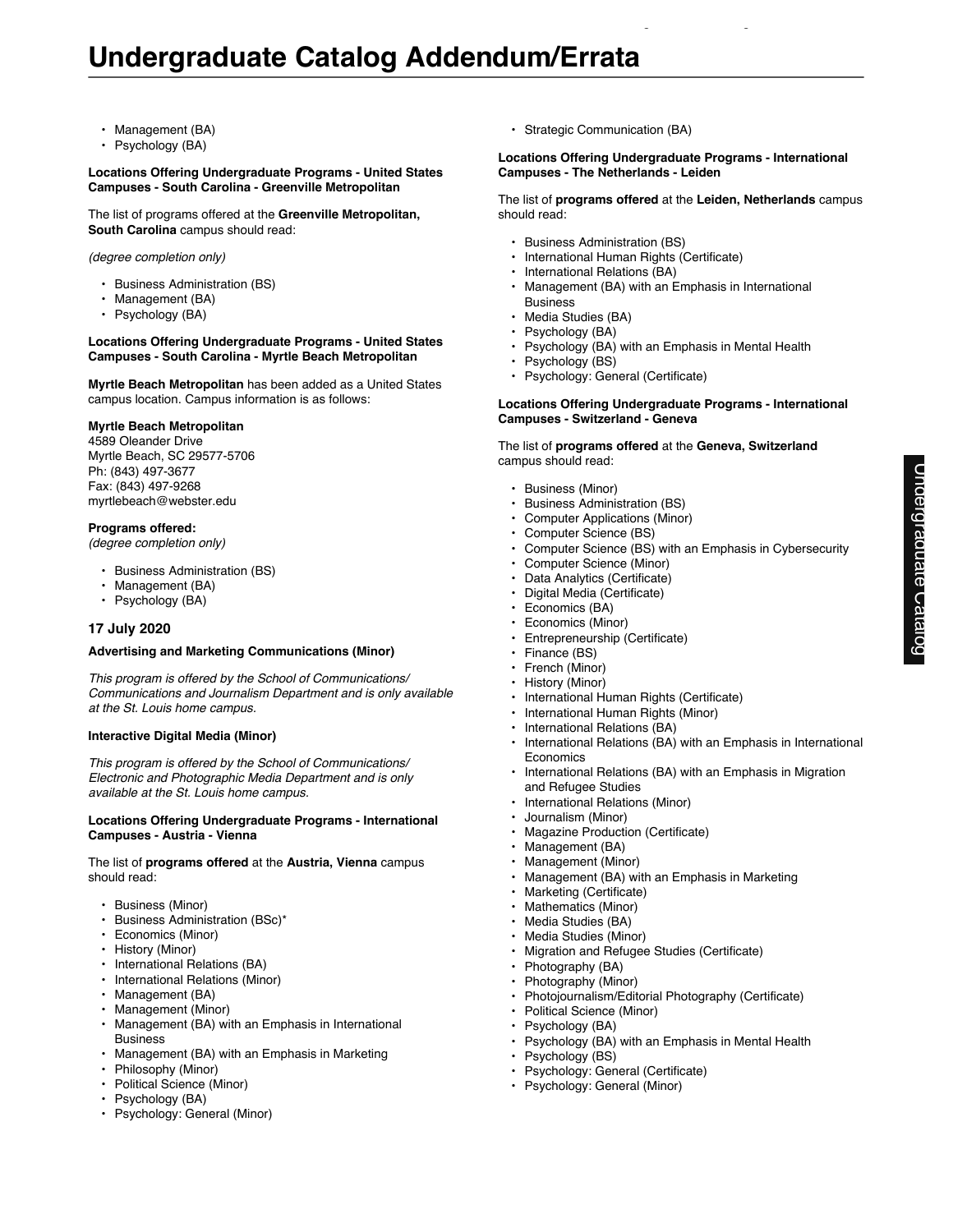## **Locations Offering Undergraduate Programs - International Campuses - Thailand - Webster University Thailand**

The list of **programs offered** at the **Webster University Thailand** campus in Cha-Am, Thailand should read**:**

Undergraduate Catalog Addendum/Errata

- Business (Minor)
- Business Administration (BS)
- International Relations (BA)
- International Relations (Minor)
- Management (BA)
- Management (Minor)
- Management (BA) with an Emphasis in Marketing
- Psychology (BA)
- Psychology: General (Minor)

#### **Locations Offering Undergraduate Programs - Online Programs - College of Arts & Sciences**

The list of **online programs** offered by the **College of Arts & Sciences** should read:

- Criminology (BA)
- General Studies (BA)
- Nursing (BSN)†
- Psychology (BA)
- Psychology (BA) with an Emphasis in Mental Health

#### **Locations Offering Undergraduate Programs - Online Programs - School of Communications**

The list of **online programs** offered by the **School of Communications** should read:

• Media Studies (BA)

## **Finance (Minor)**

*This program is offered by the George Herbert Walker School of Business & Technology/Business Department and is only available at the St. Louis home campus.*

## **Mathematics (Minor)**

*This program is offered by the George Herbert Walker School of Business & Technology/Mathemathics and Computer Science Department. It is available at the St. Louis home campus and at the Geneva campus.*

## **Media Studies (Minor)**

*This program is offered by the School of Communications/ Communications and Journalism Department. It is available at the St. Louis home campus and at the Geneva campus.*

## **Philosophy (Minor)**

*This program is offered by the College of Arts & Sciences/ Philosophy Department. It is available at the St. Louis home campus and at the Vienna campus.*

## **Psychology: Educational (Minor)**

*This program is offered by the College of Arts & Sciences/ Psychology Department and is only available at the St. Louis home campus.*

## **Psychology: Health (Minor)**

*This program is offered by the College of Arts & Sciences/ Psychology Department and is only available at the St. Louis home campus.*

## **Sociology (Minor)**

*This program is offered by the College of Arts & Sciences/Global Languages, Cultures and Societies Department and is only available at the St. Louis home campus.*

## **24 July 2020**

## **Courses - PSYC - Psychology**

The course description for **PSYC 4560** should read:

## **PSYC 4560 Biopsychology (3)**

Examines the physiological concomitants of behavior and acquaints the student with the methods and major findings of the interaction that has recently taken place between biology and psychology. **Prerequisite**: PSYC 1100 or permission of the instructor.

## **04 August 2020**

#### **Academic Policies and Information - Baccalaureate Degree Requirements**

The **Baccalaureate Degree Requirements** section should read:

To earn a bachelor's degree, students must:

- Complete at least 120 total credit hours
	- At least 30 of the last 36 credit hours must be earned in residence at Webster University.
	- Credit for assessment of prior learning or departmental credit by exam is considered in residence.
- Earn a cumulative Webster University grade point average of 2.0 or better.
	- Satisfy the requirements of a major. Options include:
		- A major in a department.
	- An approved self-designed interdisciplinary major (SIM).
- Meet the requirements of the Global Citizenship Program (GCP).

Bachelor's degrees are awarded in May, August and December.

Students must meet the requirements in effect at the time of their matriculation as degree seeking students. Students leaving the University for more than one calendar year must be readmitted and will follow the requirements in effect at the time of their readmission.

#### **Academic Policies and Information - Honors at Graduation - University Academic Honors**

The **University Academic Honors** section should read:

University Academic Honors (summa cum laude, magna cum laude, cum laude) are awarded, based on recommendations of the faculty Honors Board, to students who have achieved a high grade point average (GPA) across the curriculum. In determining University Academic Honors, the GPA includes any transfer courses used by the student to reach 120 credit hours. Because the Webster University permanent student record shows GPA based on Webster University courses only, students should consult a grade point calculator to determine their college career GPA for purposes of University Academic Honors.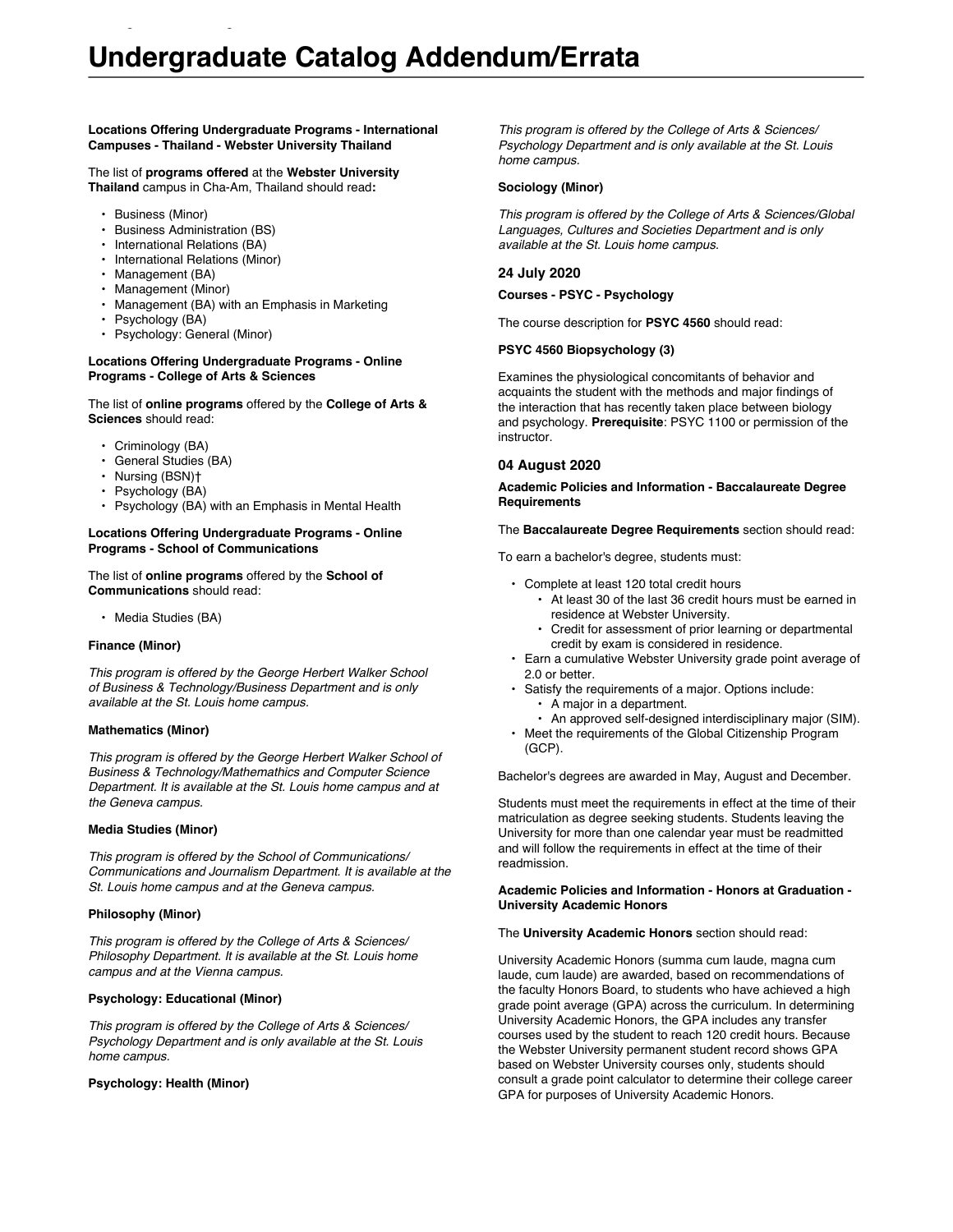Students whose transcript include the following three criteria will be awarded honors:

- A minimum of 45 graded credit hours at Webster University<br>• A minimum of 90 graded credit hours accumulated in the
- A minimum of 90 graded credit hours accumulated in the entire college career
- A minimum cumulative grade point average of 3.7

Students who have been found guilty of academic dishonesty by the Academic Honesty Board are not eligible to receive honors.

*(Note: graded credit hours excludes grades of P and CR; cumulative grade point average includes all Webster University courses plus any transfer courses being used by the student to attain his/her 120 credit hours.)*

Department chairs, academic directors and/or campus directors (as appropriate) may nominate exceptional students whose transcripts do not include 45 graded hours at Webster University or 90 graded hours accumulated across their college career. The third criterion above, a minimum cumulative GPA of 3.7, must be met. The Honors Board will consider these nominations for Honors based on a demonstration of excellent academic work in the ungraded credit hours, both in the field of study and in other disciplines. The chair/director nominating the student must provide a narrative presenting the student's exceptional academic work in the ungraded credit hours.

The type of honor awarded will be determined on the basis of the following GPAs:

| <b>GPA</b>   | Honor           |
|--------------|-----------------|
| 3.70-3.79    | cum laude       |
| 3.80-3.89    | magna cum laude |
| $3.90 - 4.0$ | summa cum laude |

University Academic Honors are awarded upon completion of all degree requirements. Webster University notifies students that they have been awarded Honors (if they have completed their degree requirements) or that that they have tentative Honors (if they have not yet completed their degree requirements). Upon completion of all courses and degree requirements, students who received notice of tentative Honors are notified of their final Honors status.

University Academic Honors are recorded on the permanent student record and on the diploma.

## **Academic Policies and Information - Transfer Credit - Requirements for Transfer Credit**

The bulleted list under the **Requirements for Transfer Credit** section should read:

- Official transcripts or other documentation of all previous study must be submitted to the Office of Admission at the time of application.
- The University accepts a maximum of 90 credit hours of transfer work toward a bachelor's degree unless that work includes significant lower-division work.
- If the transfer work includes significant lower-division work, the University accepts a maximum of 64 credit hours from any combination of the following:
	- Credit hours from community colleges, unless the credit hours are part of a successfully completed associate degree program from a regionally accredited institution.

Undergraduate Catalog Addendum/Errata

- Credit hours completed in programs designated by Webster University as lower-division.
- Credit hours included in the 32-credit-hour maximum awarded for first year (freshman) work earned through any combination of International Baccalaureate, Advanced Placement and other designated 13th year programs normally completed prior to enrollment at the University.
- Standardized tests designated as lower-division.
- Duplicate coursework does not transfer.
- Transfer credit hours do not count toward the University's residency requirement. The residency requirement is the completion of 30 credit hours of the last 36 credit hours prior to graduation.

#### **Academic Policies and Information - Transfer Credit - Transfer of Associate Degrees**

## The second paragraph of the **Transfer of Associate Degrees** section should read:

Transfer students must meet the University's minimum residency and graduation requirements. While students with associate degrees typically transfer 64 credit hours -- approximately the first two years of the baccalaureate educational experience -- students may transfer in up to 90 credit hours as part of the completed associate of arts degree. Transfer for additional lower-division credit beyond the associate degree is restricted.

## **Academic Policies and Information - Transfer Credit - Transfer of Associate Degrees - Associate Degree Registered Nurses**

## The second paragraph of the **Associate Degree Registered Nurses** section should read:

Webster University may accept up to 90 lower-division credit hours, including lower-division credit hours earned beyond the first associate degree and for credit by examination, for RN students seeking a bachelor of science in nursing (BSN). This may include credit hours advanced by the community college for licensed practical nurse (LPN) advanced placement. Refer to the Nursing department for more information.

## **Academic Policies and Information - Undergraduate Grading Policy - Grading System - Grade Points and Grade Point Average (GPA)**

## The **Grade Points and Grade Point Average (GPA)** section should read:

A grade point average (GPA) is calculated and is recorded on the student record. The GPA is based only on work taken at Webster University. However, for determining University Academic Honors, GPA includes any transfer credits a student used to reach 120 hours. (See University Academic Honors, below.)

CR (Credit awarded), Pass (P), Incomplete (I), Withdrawn (W) or Waived (WV) are not used in calculating the GPA. If a student repeats a course, the most recent grade is used to calculate the GPA.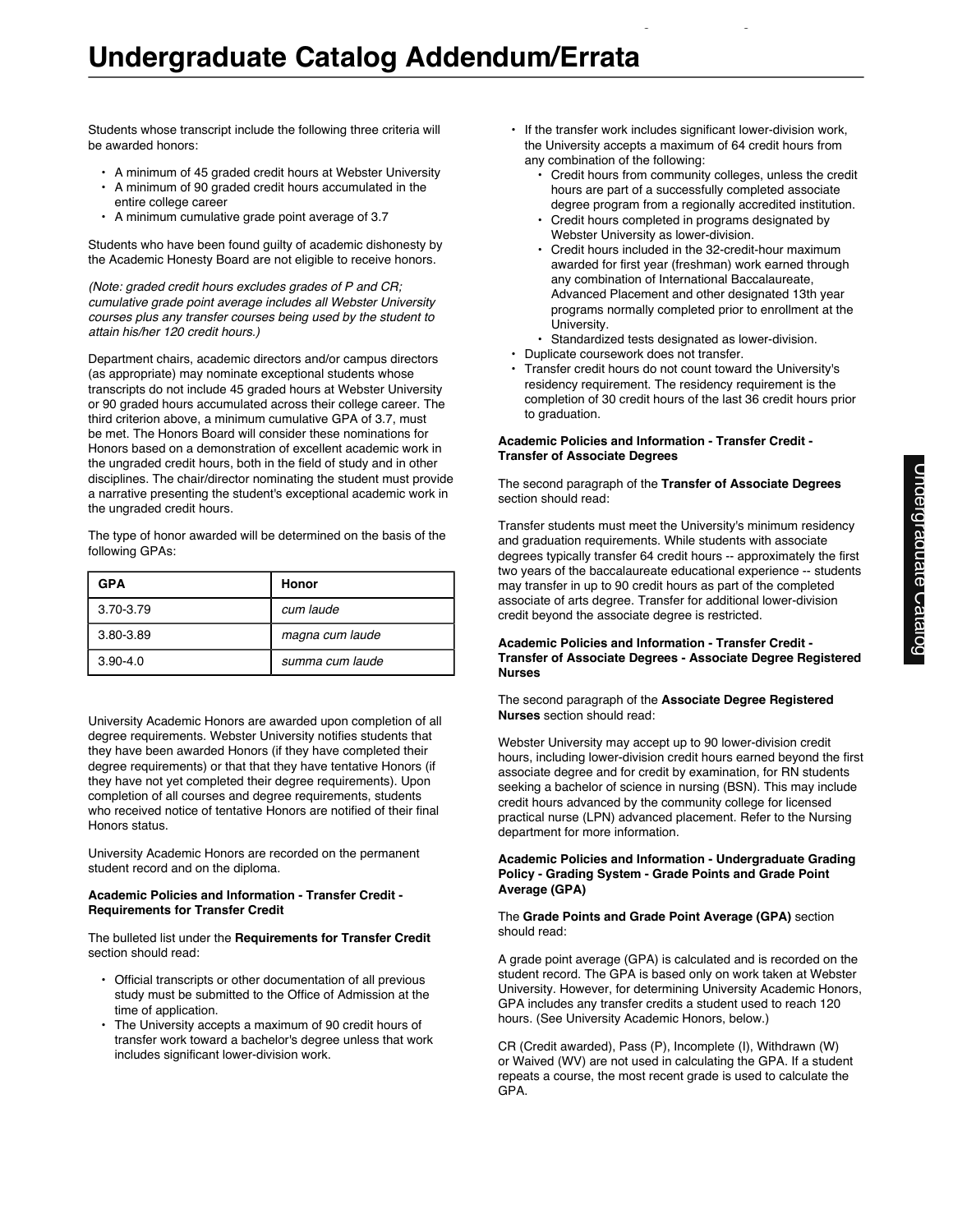#### **Enrollment - Course Load Guidelines**

Undergraduate Catalog Addendum/Errata

The first paragraph of the **Course Load Guidelines** section should read:

The recommended academic load for full-time students is 15 credit hours each semester. Fifteen credit hours for eight semesters total the 120 credit hours required for a degree. For students enrolling in 8-week terms, the recommended academic load is two to three courses per term (6-9 credit hours). Students in good academic standing must request written approval from the Academic Advising Center to enroll in more than 18 credit hours in a single semester (or more than 9 credit hours in a term). Students who take more than 18 credit hours are charged for the additional credit hours at the per-credit-hour rate.

## **Financial Information - Academic Scholarship Renewal**

## The **Academic Scholarship Renewal** section should read:

Webster University scholarships are renewable if the recipient makes satisfactory academic progress as defined in the scholarship contract, maintains continuous enrollment in a minimum of 13 credit hours each semester at Webster and has not exceeded eight full time semesters for freshmen and four full time semesters for transfer students. Student records are checked at the end of the spring semester to determine whether the recipient has achieved satisfactory academic progress for renewal.

## **Financial Information - Satisfactory Academic Progress - Maximum Time-Frame**

## The **Maximum Time-Frame** section should read:

Degree requirements must be completed within a specific time frame. The maximum time frame for an Undergraduate Degree at Webster University is 180 credit hours (120 credit hours x 150%). Hours earned at Webster as well as hours transferred and accepted by Webster are considered in this time frame. Any student who has exceeded the maximum time frame and/or who mathematically cannot finish the program within this period will be considered ineligible for financial aid. Webster University understands students may change their educational goals and programs of study, and additional education is often needed to enhance career opportunities. These students may provide a written request for reevaluation of their status.

## **Nursing (BSN)**

## The **Transfer Credit for the RN to BSN Program** section should read:

Webster University may accept up to 90 lower-division credit hours, including lower-division credit hours earned beyond the first associate degree and for credit by examination, for registered nurse (RN) students seeking a bachelor of science in nursing. This may include credit hours advanced by the community college for licensed practical nurse (LPN) advanced placement. Please refer to the nursing department for more information.

## **Pre-Professional Programs - Pre-Occupational Therapy**

The bulleted list under the **Pre-Occupational Therapy** section should read:

• Complete a minimum of 90 credit hours toward the declared Webster undergraduate degree, with at least 30 of those

credit hours taken in residence at Webster University, and two years at Washington University.

- Complete the Webster University global citizenship program and the requirements for their undergraduate major at Webster (biology BA, biology BS, exercise science BS, psychology BA or psychological science BS) prior to entering the Washington University program.
- Apply to the Washington University School of Medicine Occupational Therapy Program. Most students apply in early fall of their junior year. A summary of the application requirements are listed below. Interested students should examine the materials on the Washington University site to make sure they have the most current set of admission requirements (https://www.ot.wustl.edu/education/3-2 program-143).
	- 3.25 cumulative GPA is required for admission into the MSOT program.
	- Complete (grade of B or better) a set of prerequisite courses (Life Science, Physiology, Developmental Psychology, Abnormal Psychology, Statistics and a Social Science Elective) prior to admission to the occupational therapy program.
	- Complete a minimum of 30 hours of OT-related experience or observation. It is strongly recommended, but not required, that a portion of the hours include observation with an OT.
	- Complete the GRE within the last five years. Current scores are available on the Washington University admission site. However, GRE scores are one of many factors considered in the admissions process.
	- Request three letters of recommendation one from a faculty member or academic advisor, one from someone involved in your observation experience, and one from another person of your choice (not a family member or friend).
	- Demonstrate an understanding of OT and exhibit excellent writing skills in the application essay.
	- Participate and evidence leadership in extracurricular activities.
	- International students: TOEFL and TWE taken no more than one year prior to application.
	- Students should have completed four of the six MSOT prerequisite categories at the time of their application to the MSOT program at Washington University (typically in early fall of their junior year), and will complete the remaining two by the end of the fall semester of their junior year at Webster University.
	- The application and three letters of recommendation must be submitted to OTCAS (centralized application system) by January 15th of the student's junior year at Webster. Official GRE scores must also be sent to the Washington University OTCAS number at #0081 by that date. See the Washington University site for more information (https://www.ot.wustl.edu/education/3-2 program-143).
- Submit a petition to graduate from Webster University upon earning a minimum of 120 credit hours (after year 1 or year 2 at Washington University). Note that petitions are due each February for a May graduation date. The official transcript from Washington University with final grades must be submitted to the Registrar's Office at Webster upon the conclusion of the spring semester.

## **07 August 2020**

## **Faculty - Uzbekistan - Tashkent**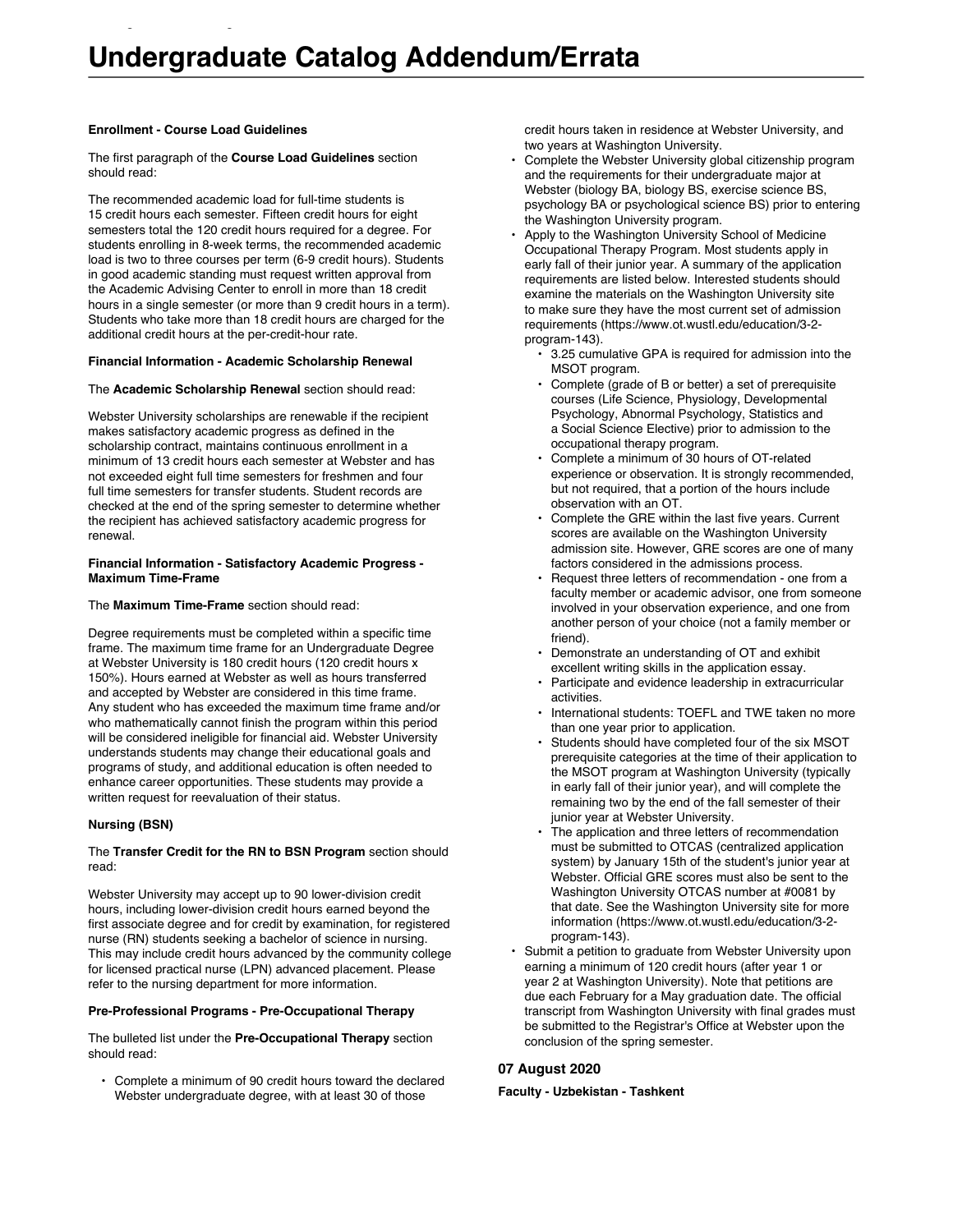The faculty record for Kodir R. Kuliev in **Tashkent, Uzbekistan** should read:

• **Kodir R. Kuliev,** BS, California International University, 2010; MA, OSCE Academy, 2014

## **14 August 2020**

## **Academic Policies and Information - Class Attendance**

The third paragraph of the **Class Attendance** should read:

In extraordinary circumstances, students may be eligible for an Incomplete grade. For more information, please see Incompletes in the Undergraduate Grading Policy section below. Students must also meet with their academic advisors to best understand options within their program of study. Students are encouraged to complete their courses, but dropping a course or seeking a withdrawal may be in the best interest of the student. For information on the tuition refund policies following drops and/or withdrawals, please see the Financial Information and Tuition, Fees and Refunds sections of this catalog.

## **28 August 2020**

**Locations Offering Undergraduate Programs - International Campuses - Thailand - Webster University Thailand - Bangkok**

The campus information and programs offered at **Webster University Thailand - Bangkok** should read:

## **Webster University Thailand - Bangkok**

Level 4 Retail Wing - Empire Tower, 195 South Sathom Tai Road Yannawa, Bangkok 10120, Thailand Ph: (011) 66 (32) 456-162-8 Fax: (011) 66 (32) 456-169 admissions@webster.ac.th

## **Programs offered:**

- Computer Science (BS)
- Entrepreneurship (Certificate)
- International Tourism (Certificate)
- Management (BA)
- Management (BA) with an Emphasis in International Business
- Management (Minor)

## **04 September 2020**

## **Nursing (BSN)**

The **Program Description** section should read:

The bachelor of science in nursing (BSN) program is designed for the registered nurse who wishes to advance his or her knowledge in nursing, the sciences and the liberal arts. The program helps the registered nurse develop analytic and communication skills for professional excellence.

The BSN curriculum focuses on holistic health promotion for the individual student, the profession, the individual client, the family, groups and the community. There is a strong emphasis on the nurse's personal development, the needs and future of the profession and the broad, accountable nursing role that is needed and expected by today's health care consumer. The program prepares the registered nurse for generalist nursing practice. A variety of faculty members, student experiences and learning

environments are used to meet program and individual student goals.

Undergraduate Catalog Addendum/Errata

The program is tailored to working adults, offering part-time enrollment and eight-week terms. To accommodate individuals' unique learning preferences, classes are offered in two formats: face-to-face or online. Eligible students attend evening faceto-face classes at our St. Louis-area corporate partner sites. Typically, students complete the core nursing curriculum in 2 to 2.5 years depending on if courses are taken in the summer. Frequently, students must take additional Global Citizenship Program and/or elective courses to fulfill degree requirements. Nursing faculty advisors discuss additional requirements during the admission interview.

The baccalaureate nursing program at Webster University located in Saint Louis, Missouri is accredited by the Accreditation Commission for Education in Nursing (ACEN) 3343 Peachtree Road, Suite 850 Atlanta, GA 30326 404-975-5000 www.acenursing.org

The most recent accreditation decision made by the ACEN Board of Commissioners for the baccalaureate nursing program is continuing accreditation.

View the public information disclosed by the ACEN regarding this program at http://www.acenursing.us/accrediatedprograms/ programSearch.htm

#### **University Overview - Specialized Accreditations**

The **Specialized Accreditations** should read:

- Business and Management programs are accredited by the Accreditation Council for Business Schools and Programs (ACBSP).
- Webster University is designated as a National Center of Academic Excellence in Cyber Defense Education.
- Webster University has been accredited by the National Association of Schools of Music since 1952.
- The baccalaureate nursing program at Webster University located in Saint Louis, Missouri is accredited by the Accreditation Commission for Education in Nursing (ACEN) 3343 Peachtree Road, Suite 850 Atlanta, GA 30326 404-975-5000

www.acenursing.org The most recent accreditation decision made by the ACEN

Board of Commissioners for the baccalaureate nursing program is continuing accreditation. View the public information disclosed by the ACEN

regarding this program at http://www.acenursing.us/ accrediatedprograms/programSearch.htm

- Education programs are accredited by the National Council for Accreditation of Teacher Education (NCATE).
- Webster University is registered for state teachers' certificates by the Department of Education of the State of Missouri.
- Webster University is registered as an Approved Continuing Education Partner (ACEP) with the National Board for Certified Counselors, Inc. (NBCC).
- **Only** the St. Louis Campus' legal studies BA, MA and Paralegal Certificates are approved by the American Bar Association.
- National Council for State Authorization Reciprocity Agreements (NC-SARA).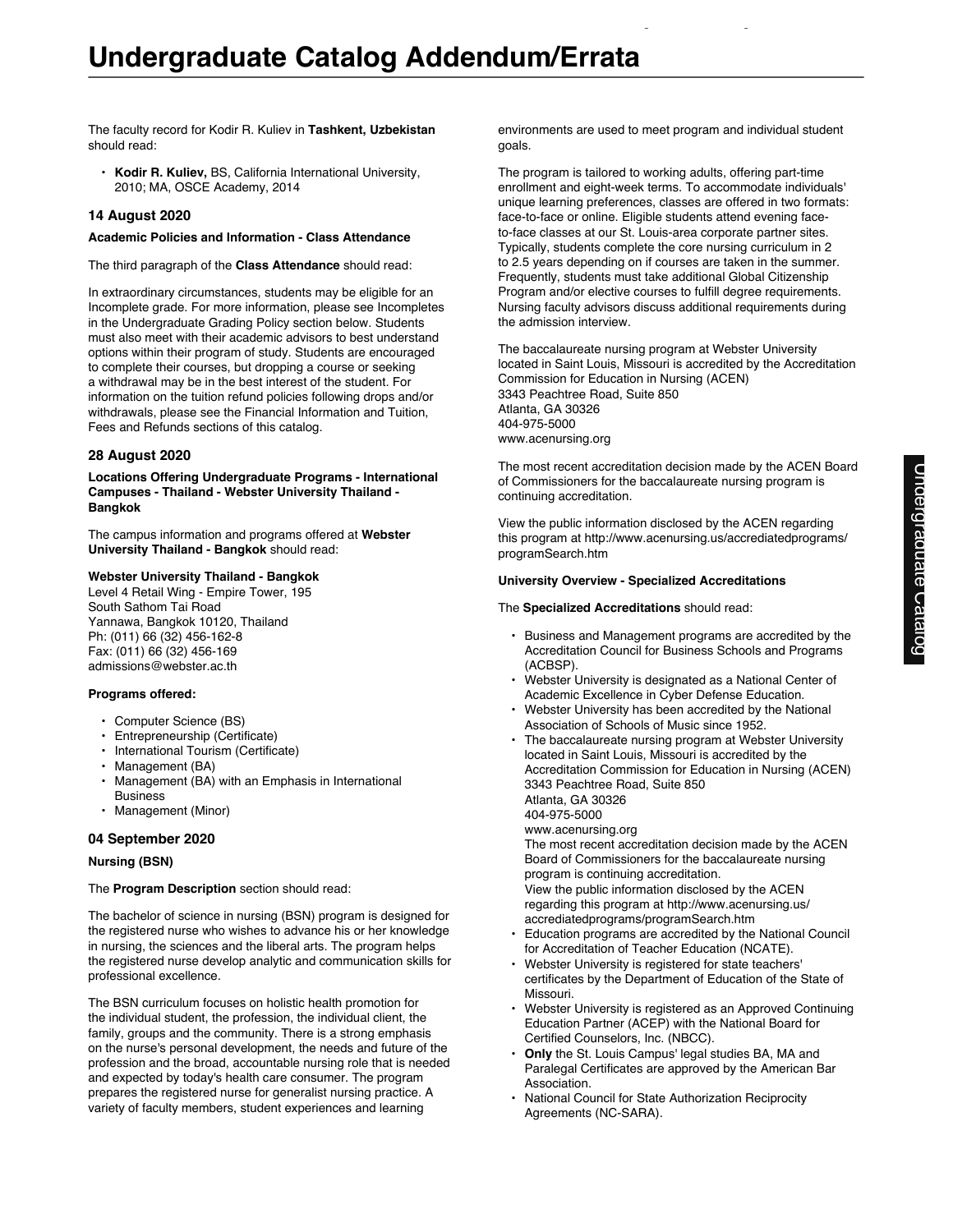# **Undergraduate Catalog Addendum/Errata**

• State Authorization Reciprocity Agreement (SARA).

Undergraduate Catalog Addendum/Errata

#### **18 September 2020**

**Locations Offering Undergraduate Programs - United States Campuses - Missouri - WingHaven**

The campus information for **WingHaven, Missouri** should read:

#### **WingHaven**

2229 Technology Drive, Suite 300 O'Fallon, MO 63368-7344 Ph: (636) 561-2400; 968-5988 Fax: (636) 625-2522 winghaven@webster.edu

*This campus is no longer accepting new student applications.*

#### **Programs offered:**

- Business Administration (BS)
- Criminology (BA)
- Management (BA)
- Speech Communication Studies (BA)

## **25 September 2020**

#### **Criminology (BA)**

The **Methods and Data Analysis** content area course options for the **Criminology (BA)** should read:

- ANSO 2720/PSYC 2750 Introduction to Measurement and Statistics (3 hours)
- CRIM 3750 GIS and Crime Mapping (3 hours)
- ANSO 4575 Immigration and Demography (3 hours)
- PSYC 4750 Advanced Statistics (3 hours)

## **02 October 2020**

**Tuition, Fees and Refunds - Active Duty Military, Selected Reserve and National Guard**

The **Active Duty Military, Selected Reseve and National Guard** tuition rates chart should read:

| Tuition for Military (active duty, selected reserve and<br><b>National Guard)</b><br>(per credit hour)* |                   |
|---------------------------------------------------------------------------------------------------------|-------------------|
| Metropolitan locations*                                                                                 | \$250/credit hour |
| Military locations*                                                                                     | \$250/credit hour |
| Online courses*                                                                                         | \$250/credit hour |
| Civilian students on military<br>campuses (excluding<br>California)*†                                   | \$520/credit hour |
| Civilian students on military<br>campuses (California)*†                                                | \$585/credit hour |

#### *\*excluding Flat Fee*

† Several scholarships are available to support Military Spouses, Military Dependents, Children of Fallen Patriots, Folds of Honor designees, First Responders, Civilian Service Employees and Federal Contract Workers. For information on these scholarships, please see the Office of Military Affairs Scholarships website.

#### **13 November 2020**

#### **Locations Offering Undergraduate Programs - United States - Texas - San Antonio Metropolitan**

The **United States** listings should include the **San Antonio Metropolitan, Texas** campus. Details should read:

#### **San Antonio Metropolitan**

11 NW Loop 410, Suite 600 San Antonio, TX 78213 Ph: (210) 348-8816 Fax: (210) 341-0110 sanantoniometro@webster.edu

#### **Programs offered:**

- Business Administration (BS)
- Management (BA)

#### **Psychology (BS)**

#### The **Degree Requirements** for the **Psychology (BS)** should read:

For information on the general requirements for a degree, see Baccalaureate Degree Requirements under the Academic Policies and Information section of this catalog.

- 64 required credit hours
- Applicable University Global Citizenship Program hours, with accommodations for the psychology BS
- Electives

The **Special Requirements** for the **Psychology (BS)** should read:

- Courses completed with a grade below a C- do not count toward fulfilling the specific course requirements of the major.
- Within the required 64 credit hours, 30 credit hours must be at the 3000-level and above with at least 12 credit hours at the 4000-level.
- No more than 6 credit hours total obtained in senior thesis, practica, independent learning experiences, reading courses, directed study and assessment of prior learning may be applied toward the 64 credit hours required for a major. However, students may use any number of thesis, practica, independent learning experiences, etc. toward their overall bachelor degree requirements.
- Transfer students can apply up to 18 credit hours of approve PSYC course work from other universities toward the psychology major.
- Student may substitute a higher-level composition, math or biology course for the non-psychology supporting core curriculum requirement. Students must confirm this substitution with the psychology department. Students may also transfer in these requirements.

#### **Tuition, Fees and Refunds - Payment**

The fifth paragraph in the **Payment** section should read:

Students are financially responsible for all courses not officially dropped by the deadline. Webster University reserves the right to withhold transcripts and diplomas, and refuse enrollment for future terms, if any tuition or other fees or charges owed to the University are not paid when due. In the event an account is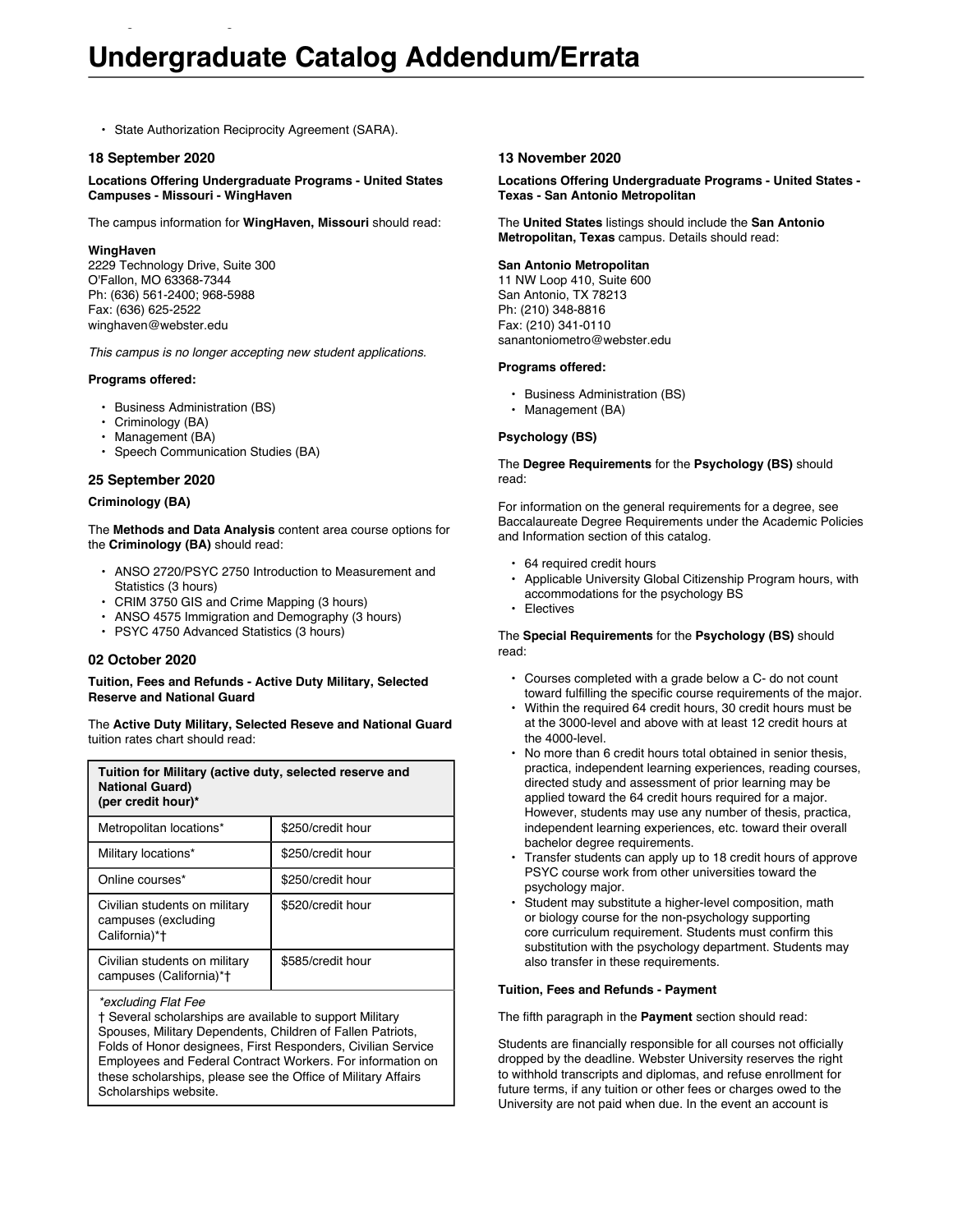referred to an agency or attorney for collection, a 25% fee will be added to the account, and the student promises to pay, in addition to all amounts otherwise due to Webster University, the costs and expenses of such collection and/or representation, including, without limitation, reasonable attorneys' fees and expenses (whether or not litigation is commenced), to the extent permitted by applicable law.

## **20 November 2020**

## **Anthropology and Sociology (BA)**

#### The **Curriculum** section for the **Anthropology and Sociology (BA)** should read:

Within the 36 credit hours for the major, students are required to complete the following courses:

- ANSO 1000 Introduction to Sociology (3 hours) **or** ANSO 1060 Introduction to Cultural Anthropology (3 hours)
- ANSO 1800 Careers in Anthropology and Sociology (1 hour)
- ANSO 2850 Introduction to Research Methods (3 hours)
- ANSO 3560 Theories in Anthropology and Sociology (3 hours)
- ANSO 3910 Social Science Lab (3-6 hours)
- ANSO 4950 Senior Thesis (3 hours)
- ANSO Electives (17-20 hours)

## **Courses - ANSO - Anthropology and Sociology**

The course title for **ANSO 2760** should read:

ANSO 2760 Urban Studies (3)

## **18 December 2020**

#### **Undergraduate Studies Catalog (main catalog) - Notice of Non-Discrimination**

The following contact under the Notice of Non-Discrimination should read:

## **Matters concerning academic issues**:

## **Thao Dang-Williams**

Associate Vice President for Academic Affairs Webster University 470 E. Lockwood Ave. St. Louis, MO 63119 314-246-8757 thaodangwilliams@webster.edu

## **19 January 2021**

## **Paralegal Studies (Certificate)**

The program description and learning outcomes for the **Paralegal Studies** certificate should read:

## **Program Description**

The paralegal certificate is approved by the American Bar Association (ABA) and is the only ABA program in the St. Louis area. The certificate is designed to meet the ever-changing needs of the paralegal profession and prepares students to enter the legal profession. We offer a solid, broad-based education including legal specialty courses. Students will learn both the theoretical and practical aspects of the law as they gain paralegal knowledge and an understanding of the ethical framework in which legal professionals function.

#### **Learning Outcomes**

Upon completion of the certificate, students will be able to:

- Demonstrate the fundamentals of legal reasoning and analysis.
- Comprehend the Code of Professional Responsibility to be able to address ethical dilemmas faced by lawyers and legal assistants.

Undergraduate Catalog Addendum/Errata

- Master the skills and knowledge necessary for understanding legal issues working from both theoretical and practical applications.
- Explain the essential goals of legal researching, legal and logical reasoning and begin to develop legal writing skills.
- Be able to apply the theory of legal research and writing to practical problems encountered in a legal environment.
- Distinguish the significant role that legal assistants/paralegals have in the legal world and the practical skills necessary to function in it.

## **26 February 2021**

#### **College of Arts & Sciences - Nursing Department**

#### The **Department Mission** for the **Nursing Department** should read:

The bachelor of science in nursing (BSN) program is designed for registered nurses who wish to advance their knowledge in nursing, the sciences and the liberal arts. The program helps the registered nurse develop analytic and communication skills for professional excellence.

The BSN curriculum focuses on holistic health promotion for the individual student, the profession, the individual client, the family, groups and the community. There is a strong emphasis on the nurse's personal development, the needs and future of the profession, and the broad, accountable nursing role that is needed and expected by today's health care consumer. The program prepares the registered nurse for generalist nursing practice. The faculty strives to create a dynamic, interactive learning environment. A variety of faculty members, student experiences and learning environments are used to meet program and individual student goals.

The baccalaureate nursing program at Webster University located in Saint Louis, Missouri is accredited by the Accreditation Commission for Education in Nursing (ACEN) 3390 Peachtree Rd NE, Suite 1400 Atlanta, GA 30326 (404) 975-5000

The most recent accreditation decision made by the ACEN Board of Commissioners for the baccalaureate nursing program is continuing accreditation.

View the public information disclosed by the ACEN regarding this program at http://www.acenursing.us/accrediatedprograms/ programSearch.htm

## **Nursing (BSN)**

## The **Program Description** for the **Nursing (BSN**) should read:

The bachelor of science in nursing (BSN) program is designed for the registered nurse who wishes to advance his or her knowledge in nursing, the sciences and the liberal arts. The program helps the registered nurse develop analytic and communication skills for professional excellence.